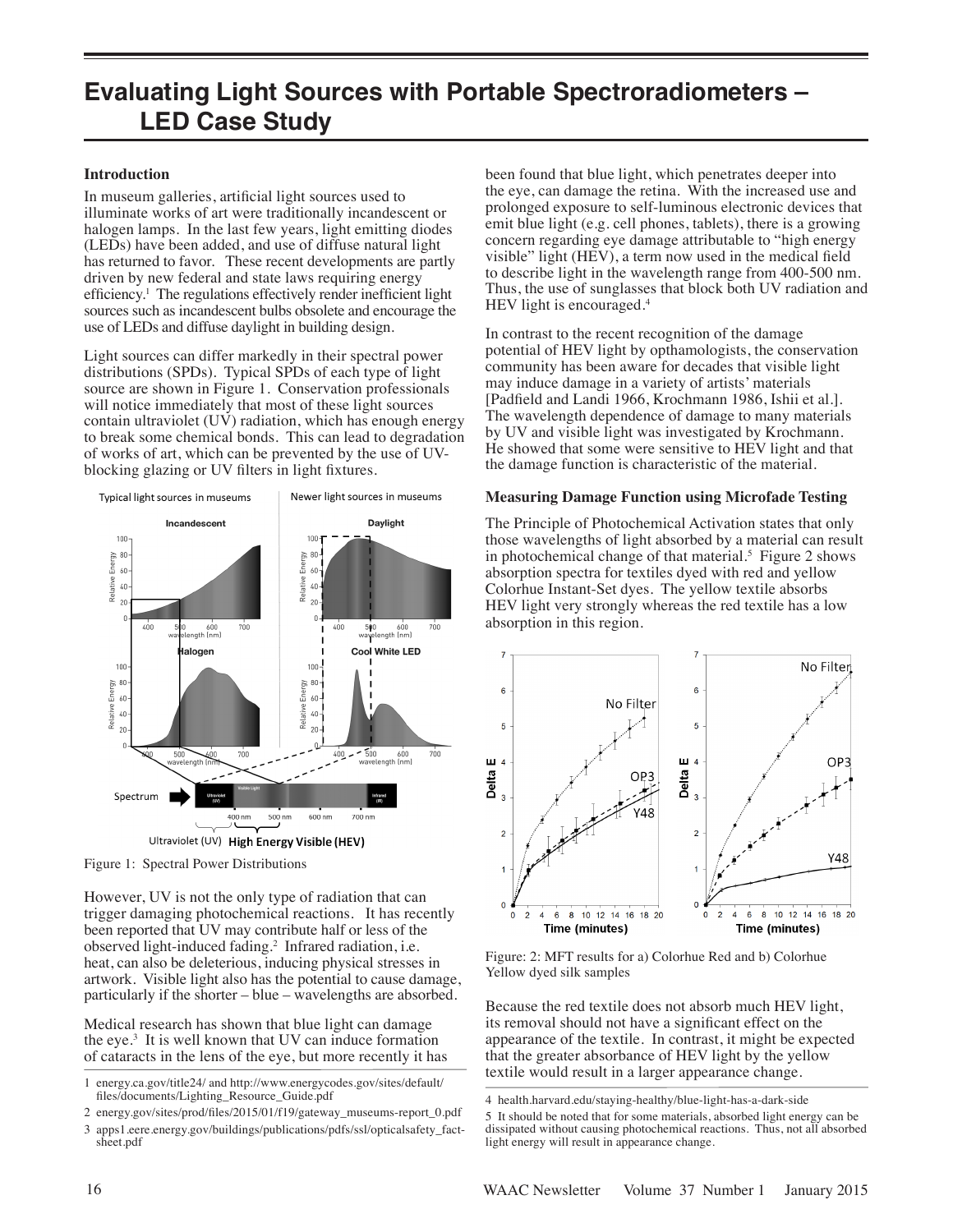

**by Charlotte W. Eng, Frank D. Preusser, and Terry T. Schaeffer**

Figure 3: Absorbance spectra of yellow and red silk samples Figure 4: Photopic Curve (en.wikipedia.org/wiki/Photopic\_vision)

This hypothesis was investigated by using a modified procedure for microfade testing (see Appendix). The red and yellow textiles were faded with various cut-on filters in the light path of the microfade tester: an Optivue OP-3 UVblocking glazing, or a Hoya Y-48 filter (blocks both UV and HEV light), or no filter in the light path. The MicroFade Test (MFT) results for the red and yellow textiles are shown in Figure 3.

Not surprisingly, the appearance change of the dyed textiles was greatest (largest delta E values) when the UV and HEV radiation were both in the light source. For the red textile, the fading behavior was not significantly different whether or not HEV was removed. Because removal of HEV light did little to decrease the appearance change, UV radiation is most likely the major contributor to light damage of this sample.

This behavior contrasts with the response of the yellow textile. Removal of HEV as well as UV radiation further decreased the appearance change, indicating that UV and HEV light each have a significant role in causing photodegradation.

#### **Spectroradiometry vs. Photometry of Display Lighting**

The MFT results demonstrate that damage to an object is dependent on the spectral absorption characteristics of its surface. If a source does not include light in the range absorbed by the material, that source will not be able to cause light damage in the material. Thus, knowledge of the SPD of light sources is equally important to understanding of photodegradation of a work of art [Schaeffer 2014].

Typical monitoring of light levels in a museum environment does not include spectral information (spectroradiometric data). Instead, measurements, either foot-candles or lux, are made photometrically using photometers. The readings would then be compared to the recommended levels.<sup>6</sup>



The important difference between spectroradiometric and photometric data is that the former measures light objectively in terms of absolute power across the spectrum while the latter reports the light in terms of apparent brightness to our eyes.

To generate photometric data, the spectral data detected by the photometer are modified mathematically using the photopic curve (Figure 4). This curve shows that the human eye is very sensitive to green light but not very sensitive to either ends of the visible spectrum (blue or red light).

If protection of art objects from possible light damage, rather than the sensitivity of our eyes, is the major factor in choosing appropriate display lighting, one might wonder why light levels aren't measured with spectroradiometers rather than the photometers. Spectroradiometers would clearly provide more relevant information than photometers [Cuttle 2007].

Barriers to widespread use of spectroradiometers have been cost (about \$20,000), bulkiness, and complexity of use. However, portable spectroradiometers with user-friendly software that calculate photometric and colorimetric data from the spectra are now appearing on the market. In the near future, the quality, ease of use, and cost of portable spectroradiometers should make them well suited for wider adoption in the museum environment.

At LACMA, we have been evaluating the Ocean Optics Jaz spectroradiometer and its associated software for measurement of museum lighting. We are using this portable spectroradiometer not only to characterize light sources, but also to monitor a wide range of gallery lighting conditions. The instrument can quantify the amount of light energy in different regions of the spectrum (e.g. near UV, blue, and total visible) even when the overall light levels are lower than 50 lux.

<sup>6</sup> A standard light level for light sensitive objects such as paper and textiles is 5 foot-candles or 50 lux.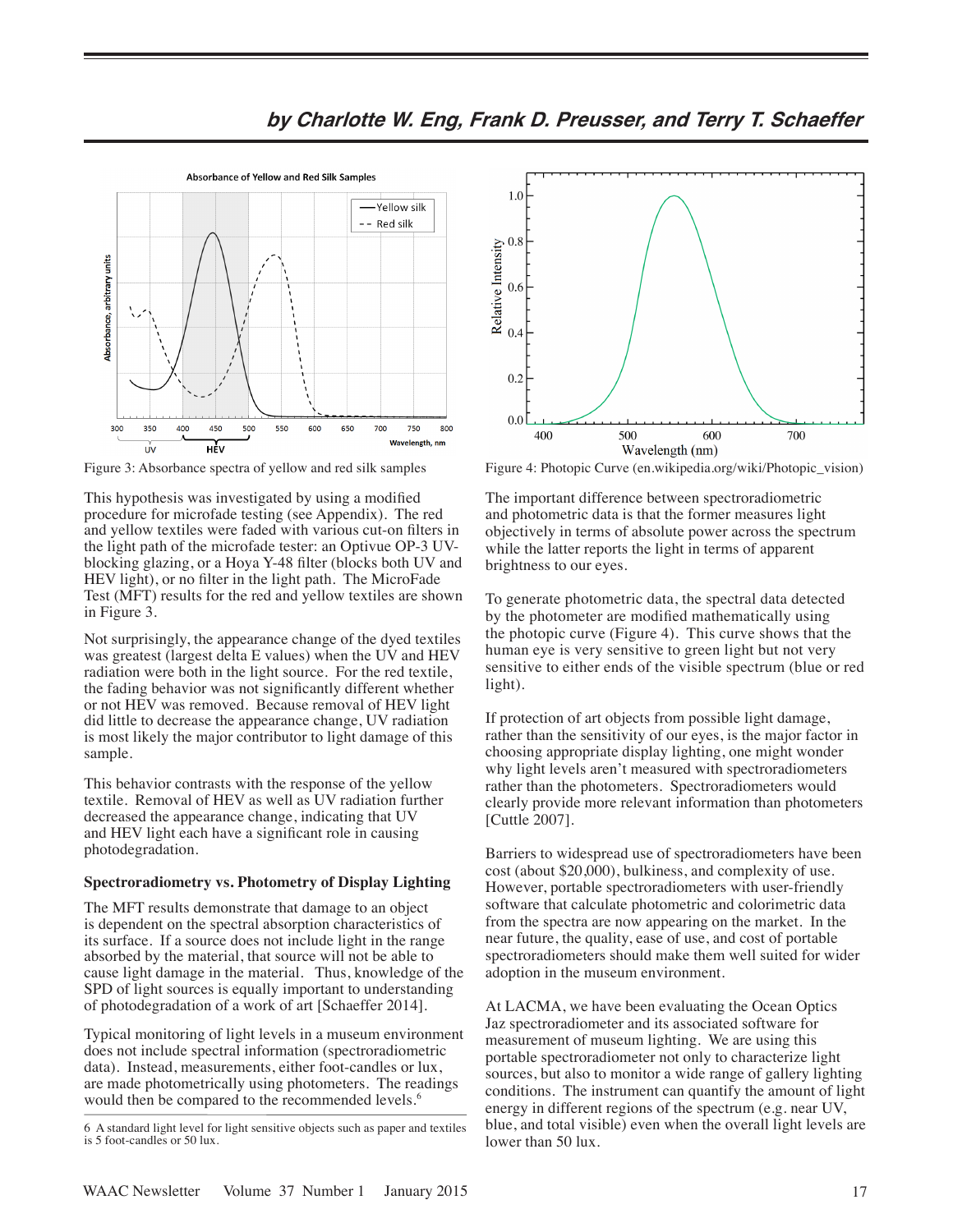

**Evaluating Light Sources with Portable Spectroradiometers – LED Case Study, continued**

Figure 5: Spectral Power Distribution of LEDs tested in this study

# **Case Study: LEDs**

To demonstrate the usefulness of spectroradiometry for monitoring light sources, we measured the SPDs of five different LED lamps with our Jaz spectroradiometer. The lamps were available commercially in summer 2014. They all had a correlated color temperature (CCT) of 3000K, but their rated brightness and color rendering indices varied substantially. The SPDs of some of these LEDs are shown in Figure 5.

One of the most important features of the spectral output of LEDs is the HEV diode emission band that "pumps" the phosphors in the lamp to create white light.

The Soraa Vivid 2 MR16 LED has a violet pump, which includes a small amount of long wavelength UV. The majority of LEDs currently available, like the other LEDs we tested, are blue-pumped.

In Figure 6, the HEV regions of the spectra have been plotted. It can be seen that the blue bands vary subtly in



Figure 6: Spectra of LEDs in the HEV region

| Table 1. Colorimetric data for LEDs tested in this study |                 |          |                 |
|----------------------------------------------------------|-----------------|----------|-----------------|
| <b>LED</b> Lamp                                          | <b>Meas CCT</b> | Ra (CRI) | <b>CRITS R9</b> |
| Cree                                                     | 2989K           | 83.3     | 14.9            |
| Osram                                                    | 3137K           | 82.8     | 13.7            |
| SORAA                                                    | 3007K           | 93.0     | 91.0            |
| Sylvania PAR 38                                          | 2964K           | 93.8     | 61.7            |
| TCP PAR 38                                               | 2980K           | 83.5     | 11.3            |
|                                                          |                 |          |                 |

position and intensity. The HEV band usually accounts 8 to 12 percent of the total visible output of the LED (See table in Figure 6). It should also be noted that the amount of light in the violet band can be reduced by UV-blocking glazing (dotted line in Figure 6).

Another benefit of using spectroradiometry is that photometric and colorimetric data can be calculated from the spectra (See Table 1). Lux values varied as expected based on the lumen information provided with the lamps. Four of the five lamps had CCTs within a percent of the 3000K as stated by the manufacturers; the CCT of one lamp exceeded the stated value by 5%.

The color rendering indices (CRI) calculated from the spectral data are also given in Table 1.

Neither the peak location nor the relative output of the blue or violet band appears to be directly related to the CRI.

The Sylvania Ultra PAR38 lamp had the lowest relative output in the blue band (peak at 453 nm) and an excellent CRI (93.8). Of the LEDs we evaluated, it appears that this lamp would be a better choice for illuminating works of art particularly sensitive to HEV light. During the decision making process, tradeoffs may be necessary in the selection of lamps (e.g. lower HEV output vs. better CCT or CRI).

## **Conclusions**

New requirements for energy efficient museum operation encourage the use of LED gallery lighting and a return to the inclusion of daylight in display spaces. LED technology is in flux, and daylight spectral quality is highly variable. The use of these light sources, combined with the wide range of wavelength dependencies of light induced appearance changes in different artists' materials, make measuring SPDs of display lighting highly advantageous.

Having both the spectral information on the light source and knowledge of the damage potential for a particular art object would provide the most complete information for selecting light sources.

Ideally, the light source would not emit much light in regions of the spectrum where the artwork has its highest absorbance, but would still provide high color rendering.